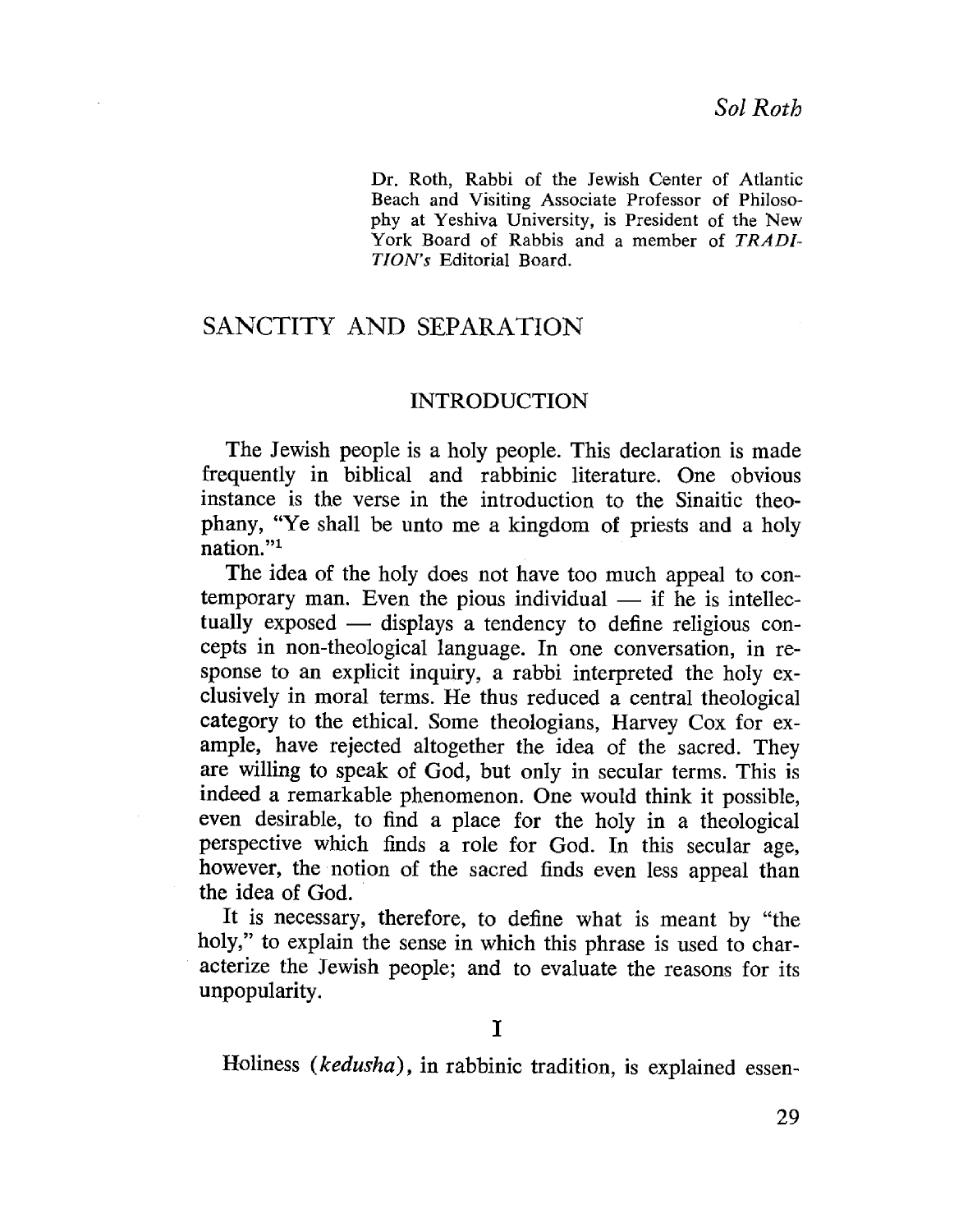tially in terms of separation  $(p'risha)$ . Thus the phrase, "Ye shall be holy" is interpreted by the Sifra to mean "Ye shall be separated."<sup>2</sup> Of course, the idea of holiness applies primarily to the Divine Being. It needs to be shown, therefore, that the notion of sanctity may be interpreted in terms of separation even when it is applied to God. This is indeed the case both when the holy is intended to refer to God  $(1)$  as Supreme Being and (2) as Supreme Value.

1. One philosophic commentator on the Bible declares that the threefold holiness attributed to God in the verse in Isaiah, "Holy, Holy, Holy is the Lord of Hosts"<sup>3</sup> should be construed as, "He is holy in heaven, for He is separated from form; He is holy on earth, for He is separated from matter; He is holy for all eternity, for He is removed from all privation."4 To assert that God is holy, therefore, is to say that God is separated, i.e., He is not form; He is not matter; He is not deprived.

The question may be asked: why is it that the rabbis translate the notion of holiness, which implies something of extraordinary positive content, into the idea of separation which is essentially negative in import? One of the reasons, at least, is that the positive content in that to which the holy refers is inexpressible. One may allude to it only by describing that which it is not. This conclusion, while striking, is not at all surprising. Jewish and non-Jewish philosophers have often declared that God is categorically unique, that is to say, He is like nothing that can be an object of human perception or conception. He is, as one philosopher put it, "wholly other."5 Hence, no word that names something that belongs to the world of perception, no concept which is applicable to a multiplicity of things in the domain of human experience can be used to describe Him. He is beyond words and concepts. This conclusion is stressed in negative theology - which declares that, for example, the assertion "God is just" should be understood to mean "He is not unjust in the way men frequently are"; that the statement, "God is wise" must be interpreted to mean "He is not foolish in the way folly is a part of human experience," and so on. But it is impossible to characterize God's justice or wisdom by describing its positive content, for God is utterly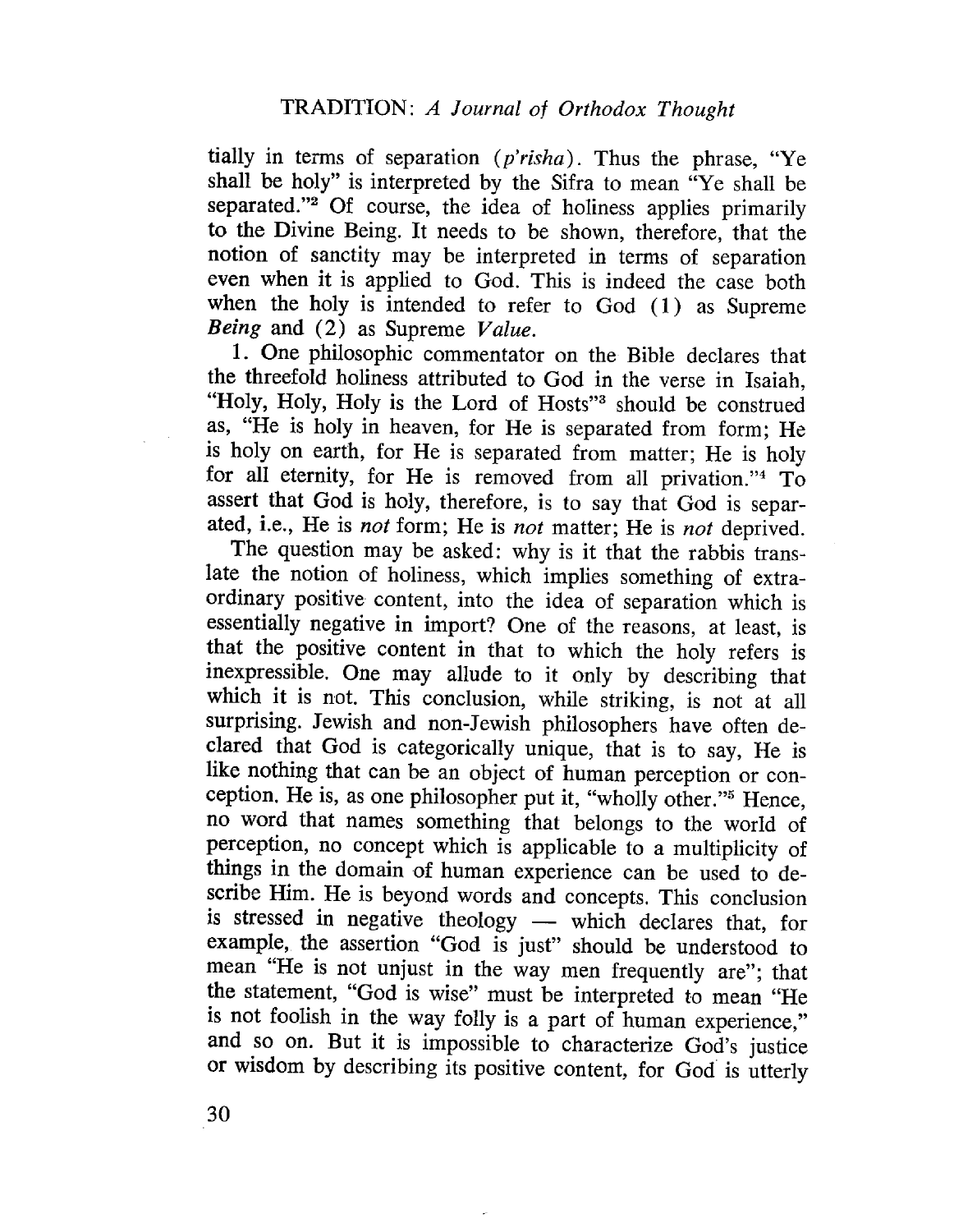other. The attribute of the holy is entirely analogous. The essential nature of holiness is beyond all human power to describe. At best, it may be alluded to by identifying the things from which it is separáted and removed.

Hence, emphasis on the separation of that which is holy is necessitated by its very nature. It should be noted, moreover, that this type of separation is also expressed in one of the human responses to the holy. Separation is present, intellectually, in the recognition that man and the world of his experience arc totally different from the Divine Being. It is not merely that God is infinite and man is finite, that is, that God and man possess identical characteristics, except that in God they are of infinite dimension.<sup>6</sup> It is rather that God is wholly other and that it is impossible to form any positive conception of the Divine Being. Man is cognitively separated from God because God is theoretically unapproachable. He belongs to a domain whose boundaries cannot be crossed by intellectual endeavor.

It should be added, however, that separation, of another type, is also present in the psychological response to Supreme Being. It occurs in the form of withdrawaL. The religious personality, in the presence of the sacred, experiences fear and awe. Fear is normally accompanied by the desire to escape. According to the biblical account of the Sinaitic event, the people of Israel gathered at the mount were filled with uncontrollable fear and they withdrew from the direct encounter with God.7 Awe, on the other hand, is an expression of wonder and is normally accompanied by immobility. The religious personality in the throes of fear and awe does not move closer. He withdraws; at least, he remains apart.

2. The holy also refers to that which is of Supreme  $Value$  not merely to that which is Supreme Being. Rudolf Otto directs attention to the two components in the concept of the holy by distinguishing between the feelings of awe and reverence. Awe, he states, is a psychological reaction to that aspect of the Divine Being in virtue of which He is absolutely overpowering and unapproachable.<sup>8</sup> It is the emotional response to the metaphysical side of divinity. Reverence is a feeling that expresses the recognition of value that is "precious beyond all conceiv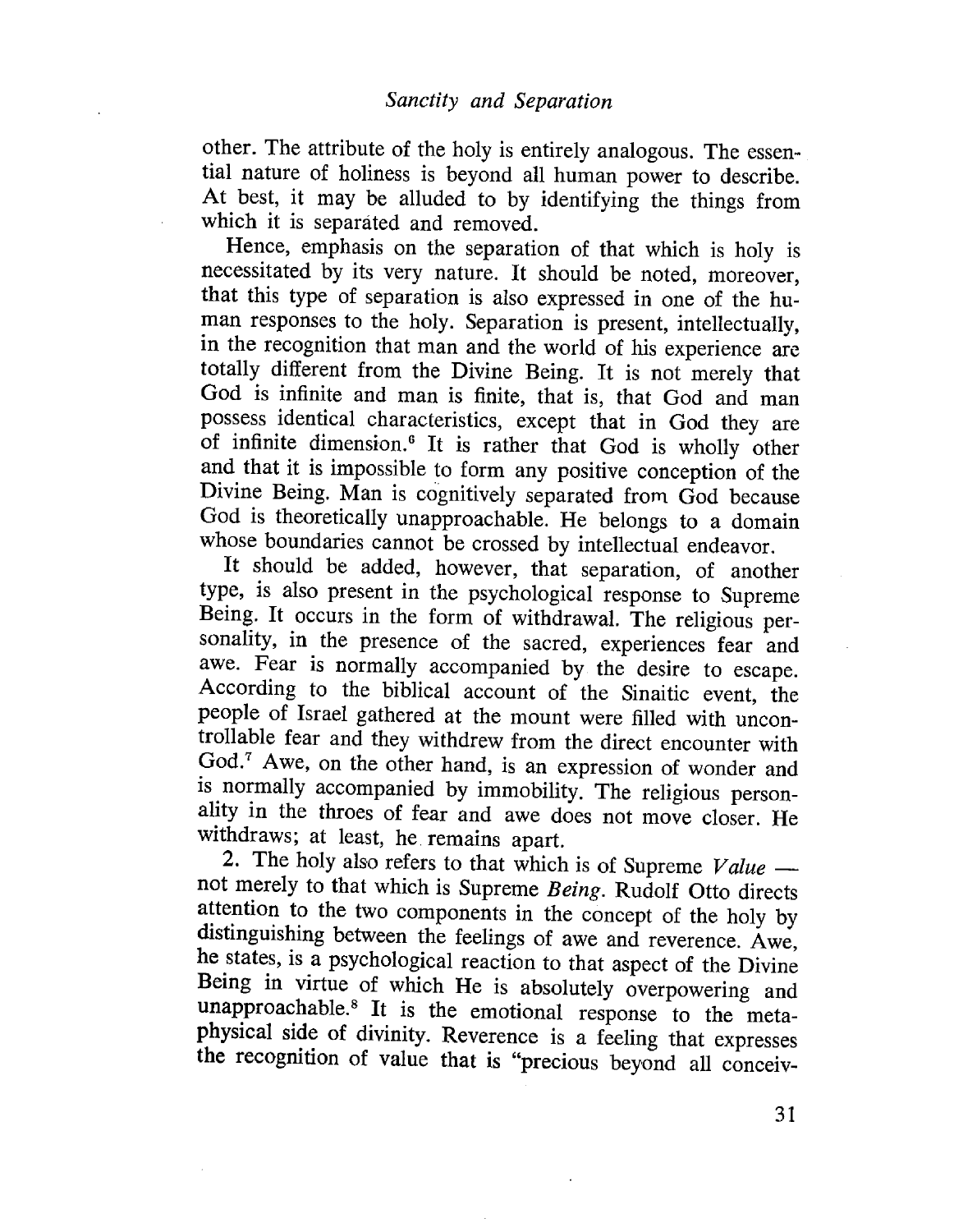ing."9 It is a reaction to that which is supremely important.

Otto's phrase "precious beyond all conceiving" suggests that the interpretation of the holy in terms of separation is relevant here too. It is no more possible to describe the essence of Supreme Value than it is to delineate the content of Supreme Being. In both ways, God is wholly other. The value that attaches to His Being is totally unlike other values that are part of the human experience. The holy denotes something that is radically different from the good or the beautiful. Further an unbridgeable gap separates the human capacity to comprehend from its object when that object is Supreme Value. Separation is, therefore, an ingredient in the intellectual response to Supreme Value as welL.

The element of separation, however, is only one of two polar components in the responses to Supreme Value when these are emotional and behavioral in nature. It has been observed that, emotionally, the religious personality reacts with reverence, a sentiment that is similar to appreciation. The sense of the sacred is, therefore, akin to that of the aesthetic. The aesthetic  $object$  - the work of art or the thing of beauty - possesses a value that does not impose obligation, as in the case of values of an ethical sort; rather it does inspire appreciation. To the extent that the holy does something like it, i.e., it inspires reverence rather than appreciation, the response to the holy may be regarded as analogous.

Now the aesthetic experience normally contains polar ingredients - one is separation and the other attraction. The spectator in a museum stands removed from the painting. The stage separates the actors in a drama from the theater-goers. The object of art is heard, seen, or read  $-$  but not manipulated. But appreciation also involves a contrary movement. The art lover is drawn to the masterpiece. He cannot resist its appeaL. The psychological response to the holy, likewise, involves polar movements. Reverence is exhibited, in the first place, in the preservation of distance, in separation. But, like appreciation, reverence includes the opposite movement, that is, attraction. The religious personality is drawn to the sacred. It has an appeal which he finds irresistable. Otto calls it fascination. 10

32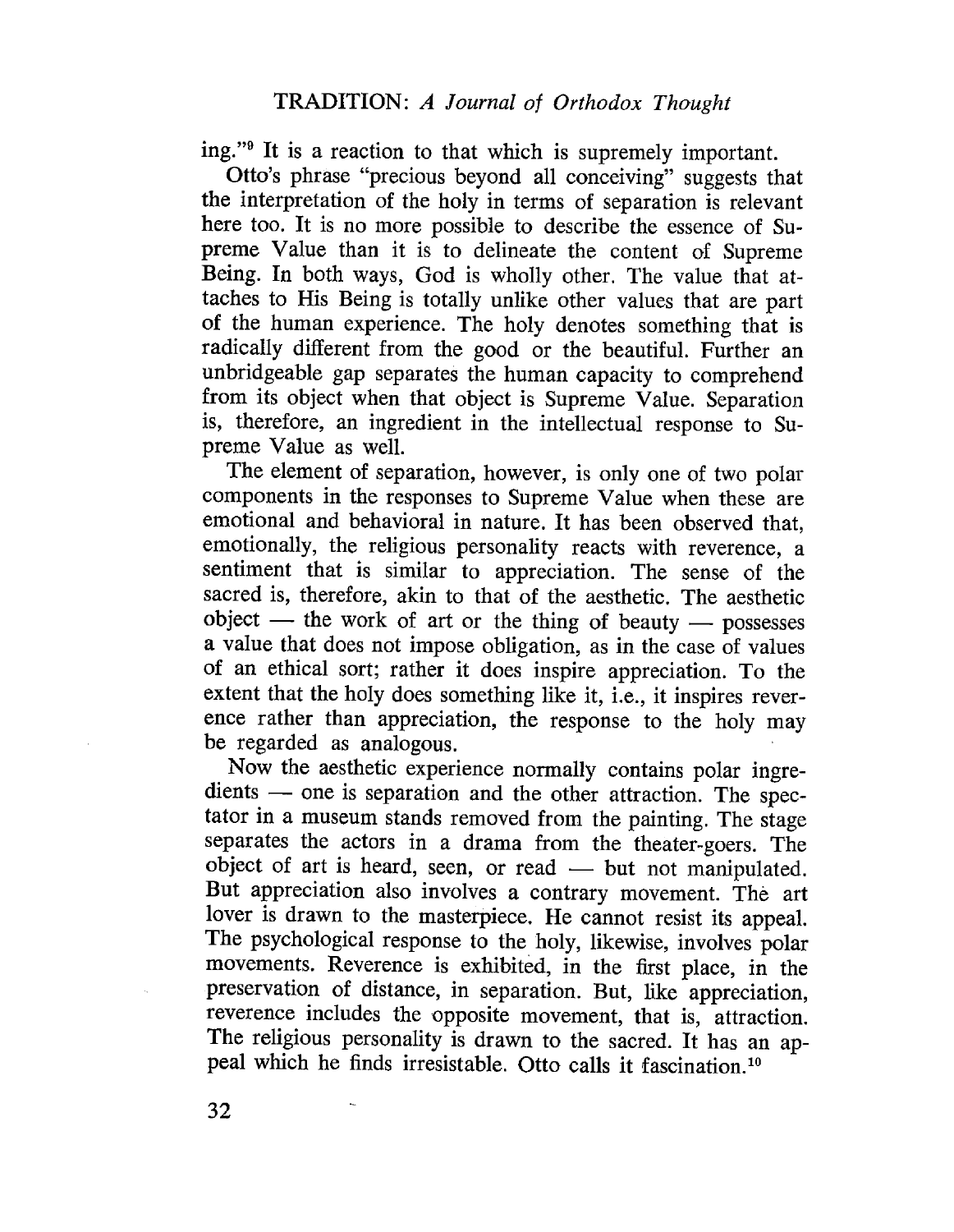But there is a behavorial response to the holy as Supreme Value as well. For the holy does not merely inspire reverence; it also imposes obligation. It is, to that extent, akin to the moral; and the behavioral response is also polar in character. Separation is prescribed, for example, at the theophany of the burning bush. Moses is instructed, "Draw not nigh hither, put off thy shoes from thy feet for the place wherein thou standest is holy ground." $\frac{1}{11}$  At Sinai, in preparation for the revelation, "Moses said unto the Lord, the people cannot come up to Mount Sinai: for thou charged them saying, 'Set bounds about the mount and sanctify it.' "12 The profane must stand removed from that which is holy so that the holy may be separated from that which is profane. But, while on the one hand, the religious personality is told to stand removed he is, on the other hand, instructed to draw closer. "And to Him shalt thou cleave."13

# II

We must direct attention to certain emphases in the Jewish conception of the holy.

1. We should respond to the holy as Supreme Value rather than as Supreme Being. God is supremely important. This is the central aspect of deity from the Jewish perspective. It is true that the metaphysical component in the concept of the holy is stressed by some Jewish philosophers; but even these thinkers appear to express interest in it primarily because it is related to value considerations. A good example of the controversy over the importance of metaphysical conceptions as to the nature of God is the dispute between Maimonides and Abraham lbn Daud in regard to the question of the status of one who entertains incorrect beliefs about His nature. Maimonides condemns those who believe that God has a physical form. Ibn Daud grants that the belief is false but insists that it is no obstacle to genuine piety.14 God must be recognized as Supreme Value, that is, as the supreme source of obligation. If one does so, the fact that he, at the same time, entertains unsophisticated, unphilosophical and perhaps incorrect notions about His metaphysical being is of little consequence. But the point is that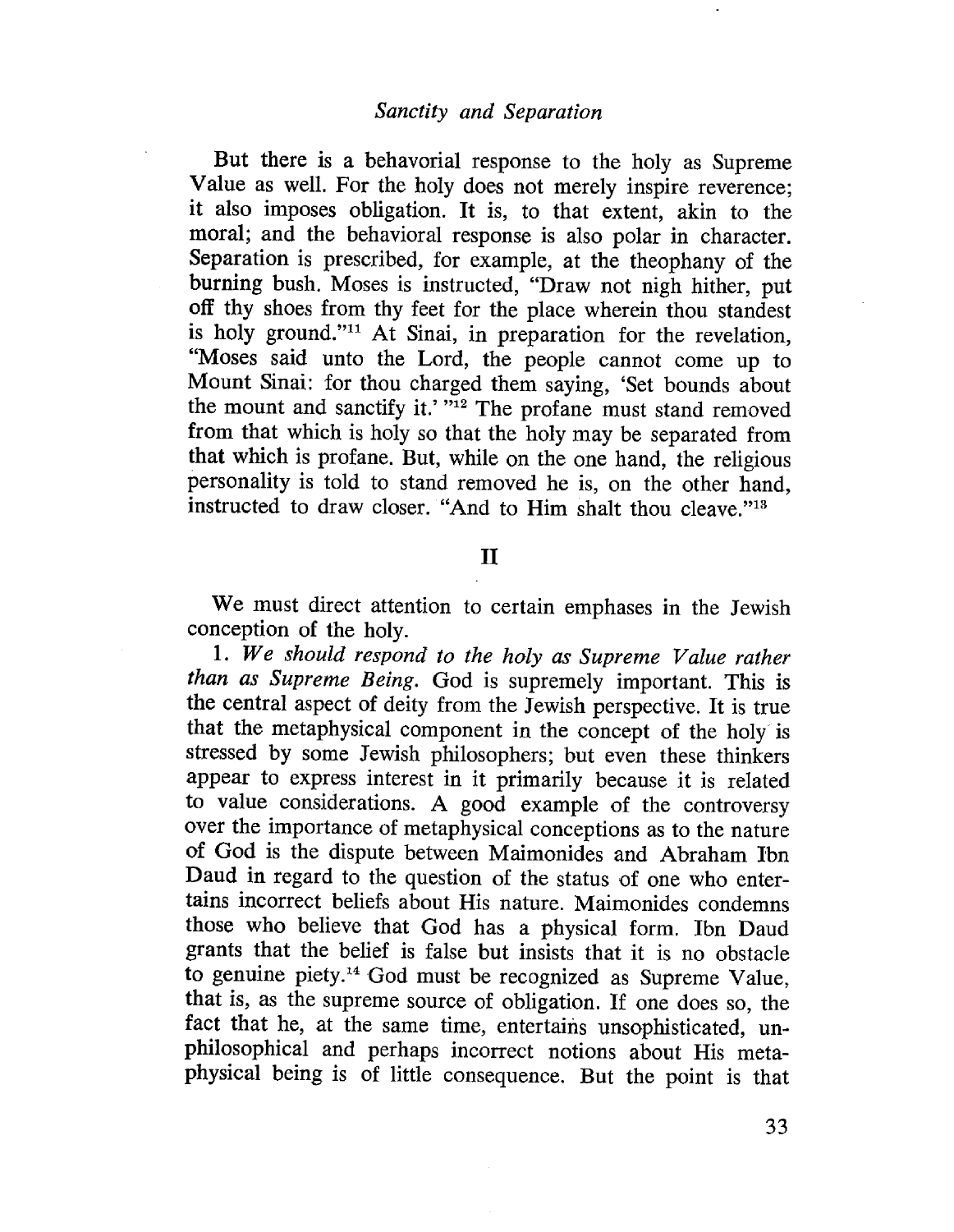even Maimonides subordinates the metaphysical aspects of deity to value considerations.<sup>15</sup>

The same thing may be said in another way. The intellectual response to deity is not as important as the emotional and behavioral. The metaphysical aspect of the Divine Being challenges man's conceptual capacities and calls for understanding. Maimonides insisted on this ingredient in religious awareness; others did not. They held that the valuational aspects of deity which require responses from feeling and will are sufficient for the religious experience. Piety, from the Jewish vantage point, is of greater urgency than is theology. And even Maimonides does not appear to dispute this conclusion.

2. The appropriate response to Supreme Value is behavioral even more than emotional. This contrasts significantly with Otto's exclusive emphasis upon the emotional, i.e., the psychological response. Thus after identifying the holy with the numinous Otto writes, "The numinous can only be suggested by means of the special way in which it is reflected in the mind in terms of feeling."16

This distinction should not be taken to mean that there are two mutually exclusive forms of response - the emotional and the behavioral  $-$  and that Judaism chooses the latter. Obviously the two are interdependent. For example, one who responds behaviorally because of a commanding sense of obligation will also experience appropriate concomitant emotions. On the other hand, one who experiences awe and reverence towards an object will not normally behave in relation to it in ways that are inconsistent with these feelings.

Nevertheless, the emphasis on the behavioral is important. It reflects the general biblical and talmudic tendency to stress action as the required mode of self-expression. It is rooted in the same source from which is derived Judaism's overarching concern with *mitzvot*, that is, prescriptions for action. Hence the separation that Judaism requires as an answer to holiness is not primarily either intellectual or emotional - though these too are involved  $-$  but behavioral.

3. The holy differs from the moral. While it is the case that the holy and the moral share a certain character, i.e., they both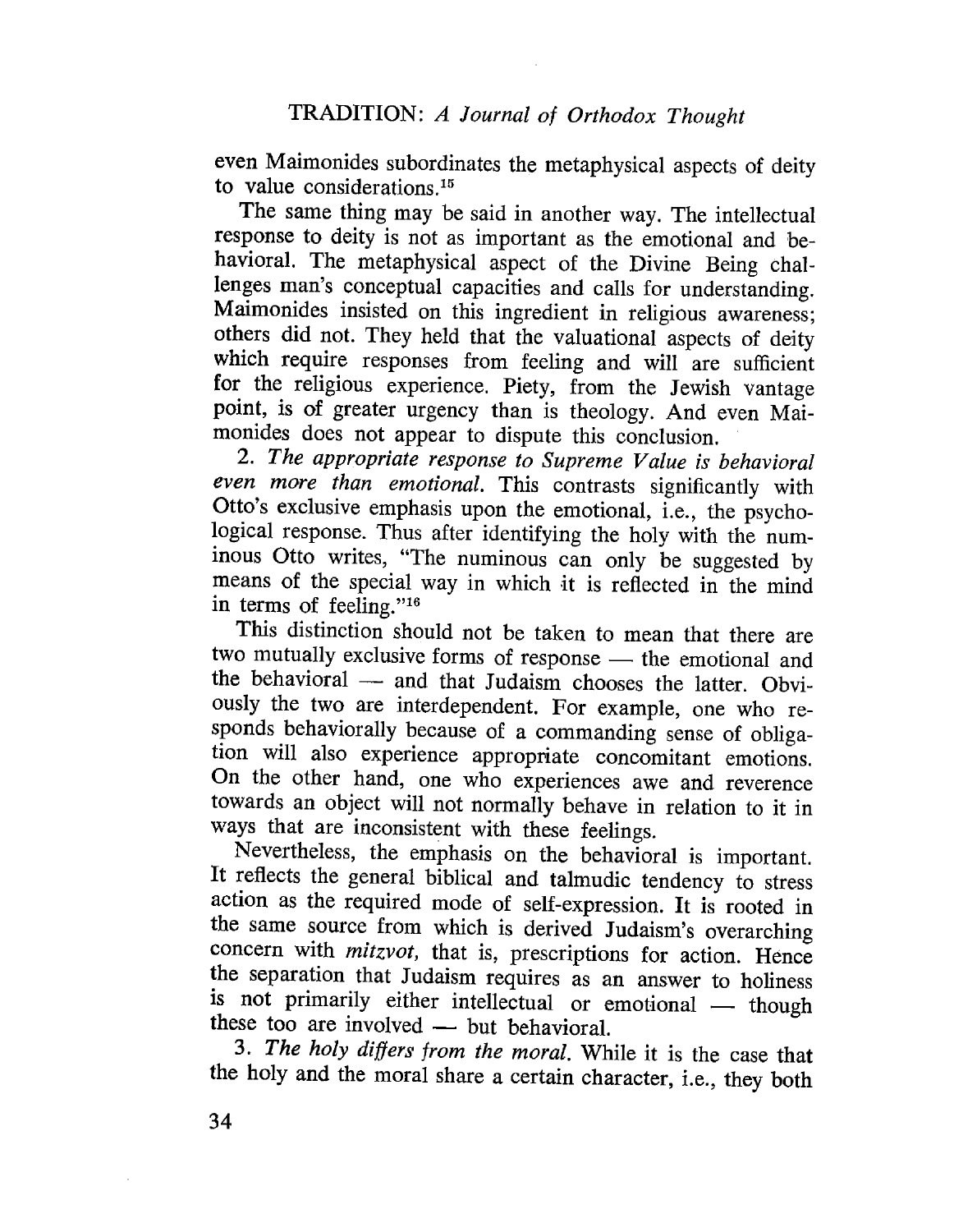impose obligation, the two must be distinguished. It is important to stress this because there is a well known tendency to identify them. This is due, in part, to the fact that religion has itself invested the moral act with a sacred quality. To violate a moral law is, from the religious standpoint, to commit a sin. Hence, the difference between evil and sin is not always borne in mind. But this tendency is due, in even larger measure, to the modern inclination to reduce religious categories to the moraL. Kant attempted this. He defined the holy man as one who is completely responsive to the moral commands issued by, what he called, the practical reason.<sup>17</sup> The holy man is none other than the perfectly moral man. Classical Judaism, however, adopts another view. It proposes clear distinctions between the moral and the holy.

In the first place, the category of the holy divides relevant experience into classifications that differ from these that are moraL. "Right," "wrong," "good," "evil" denote moral traits. "Sacred," "profane," "holy," "sin," "mitzvah are religious categories. Each of these terms — of both types — denotes a class of actions or objects; and while these classes may intersect something may have both a moral and a religious quality  $$ they do not coincide. Not everything good is sacred, e.g., physical exercise.

Secondly, the moral has its source in the human situation. The moral goal is most frequently defined in terms of human functions. It is normally identified with pleasure, or with the healthy functioning of the human personality, or with the dictates of conscience, or with social requirements. The sanctity of an object, however, depends exclusively on its relation to the Source of Holiness, that is, the Divine Being. Morality is an immanent conception. Holiness is ultimately transcendentaL. Rabbinic analysis directs attention to this distinction by contrasting two types of biblical precepts, those called chukim, and those designated mishpatim. Mishpatim could have been arrived at in the moral course of human events. They are not beyond human invention. They are rationally grounded. They must inevitably emerge out of the human condition as solutions to human problems. Chukim, on the other hand, cannot be

35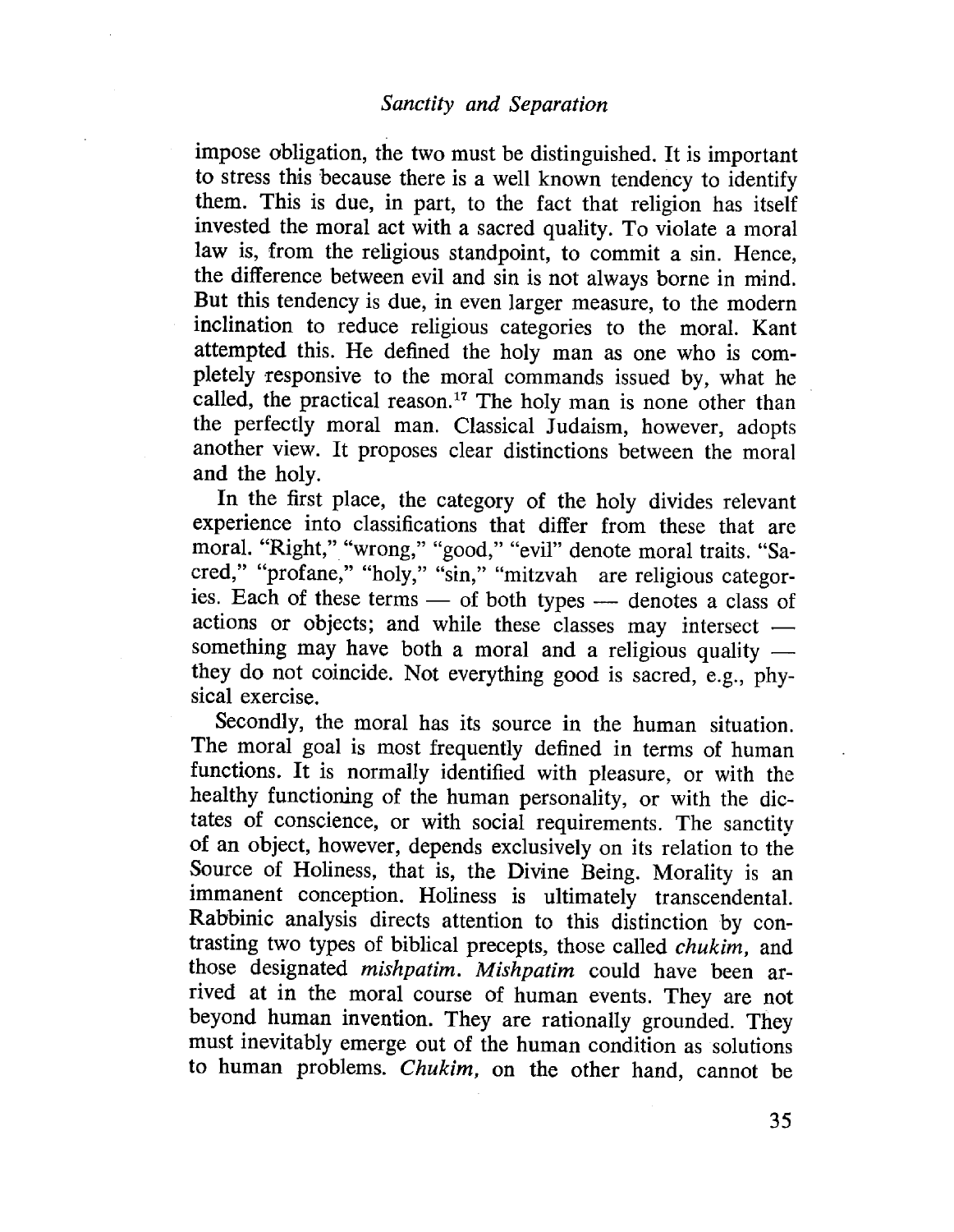arrived at by the instrument of reason. They are not directly nor obviously relevant to human needs. It is, at most, mishpatim that may be designated the moral precepts of torah. Since, however, they are also commanded, they too are invested with a sacred quality that they would not otherwise possess.

### III

Holiness is also a character of things. God, for example, sanctifies the Sabbath and the people of IsraeL.

It may be observed, at the start, that the variety of holiness that attaches to things can also be described only in terms of that from which they differ, that is, in terms of separation. For the positive content of holy, even when it is a character of an object of human experience, is not available to cognitive apprehension. We do not know, for example, how such a characteristic is produced. It is not only God as subject that defies exposition; the way He relates to the world of nature is equally indescribable. God created the world, revealed Himself to mankind, and *sanctified* certain objects. Each of these notions-creation, revelation and sanctification - refers to ways in which God relates to the universe. It is no more possible to describe the nature of the act of sanctification than it is to explain the essential features of the acts of creation and revelation. Here too we deal with that which is utterly other. If, therefore, the sanctity of the Sabbath is not due to some property inherent in the day itself but is rather the result of the special relation which this day has to God because of His act of sanctification, the positive content of sanctity is clearly concealed from human apprehension. If, on the other hand, holiness is an inherent character, that is, it is similar to a quality such as color, then it is obviously beyond the possibility of human perception for it is unsensed. The Sabbath day, in so far as its sensible properties are concerned, is no different from any other day. To say that the Sabbath day or the people of Israel is holy, therefore, is not to describe its essence but to assert that it is different, that is, it is separated.

Nevertheless, insofar as the community of Israel is concerned,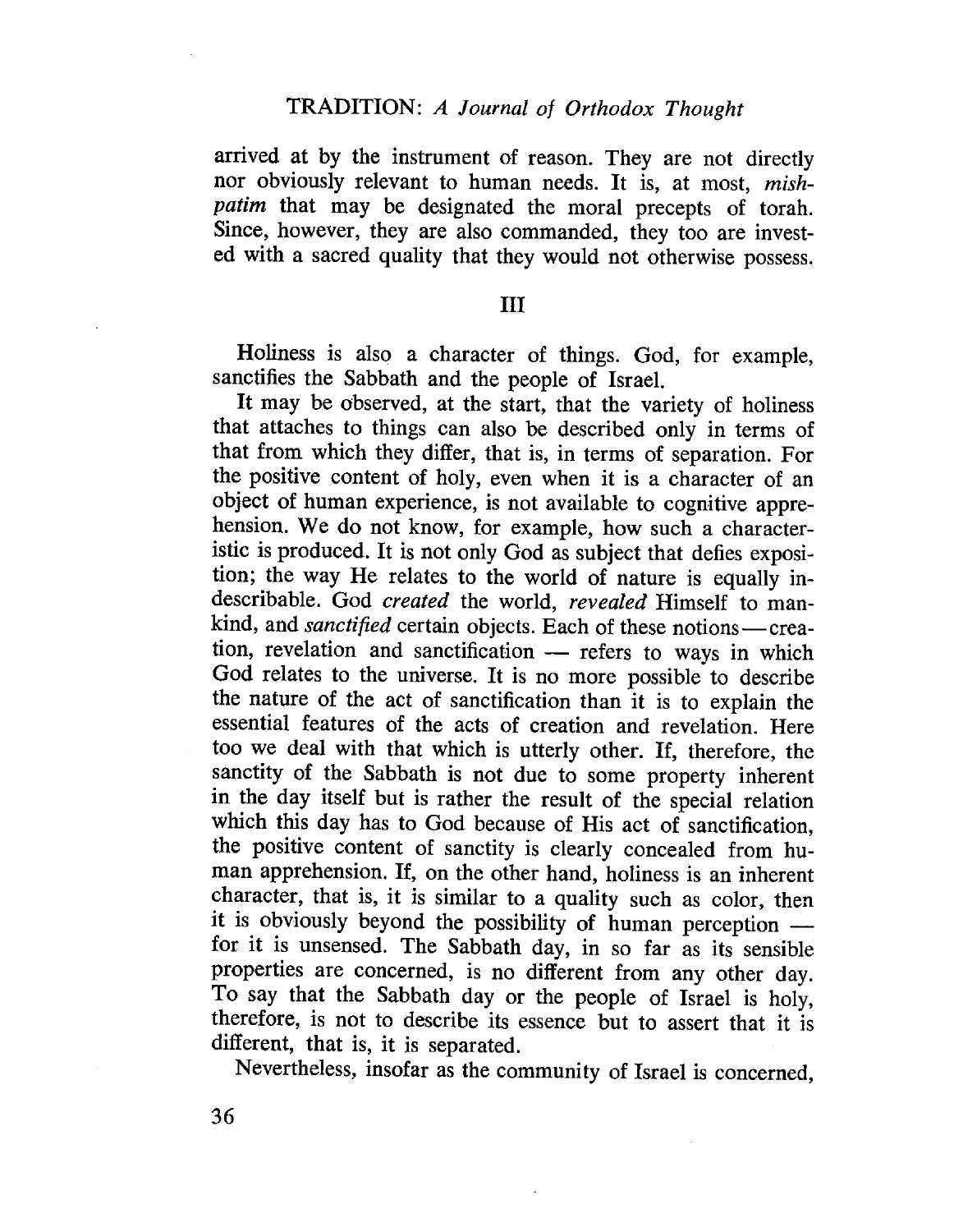the Bible suggests that each member exemplifies, in his person, two dimensions of sanctity  $-$  the communal and the personal. "And ye shall be unto me a kingdom of priests and an holy nation"<sup>18</sup> declares that the people of Israel, considered as a singly entity, possesses sanctity. Holiness is here attributed not to individuals who together form a holy congregation, but to the nation (the Hebrew word goy which is translated into "nation" is in the singular) considered as a single unified object. Hence, each of its members, by virtue of the fact that he is a part of the community, possesses sanctity as well. But the Jew may also acquire a personal character of holiness. The biblical precept, "Ye shall be holy,"19 stated in the Hebrew original in the second person plural, is directed to the Jewish community considered as a collectivity rather than a single entity. It is addressed to each of its members urging them to undertake the program leading to holiness.

These two varieties of sanctity are distinguishable in several ways. First, they differ in the way in which they are attained. The communal dimension of an individual's sanctity is achieved either by an act of commitment or through birth. Communal sanctity originally settled upon the Jewish people as a result of an act of covenantal commitment at Sinai. The phrase describing the people of Israel as "an holy nation," in fact, occurs in the Biblical description of the Sinaitic revelation. For the convert to Judaism to attain the status of sanctity, he too must perform an individual act of acceptance. The progeny of those who belong to the covenantal community, on the other hand, acquire this character as a result of birth. The communal dimension of sanctity is transmitted through a process of heredity.20 The personal character of sanctity, on the other hand, depends on a program of action; on the exemplification of certain forms of behavior.

Another distinction follows immediately. The communal character of sanctity is the same for each  $Jew$  - for the scholar and the ignorant man, for the saint and the sinner, for the spiritual giant and the moral pygmy. Since it flows from membership alone, it is distributed equally among all members. Personal sanctity, on the other hand, is acquired in degrees and  $\mathbf{t}$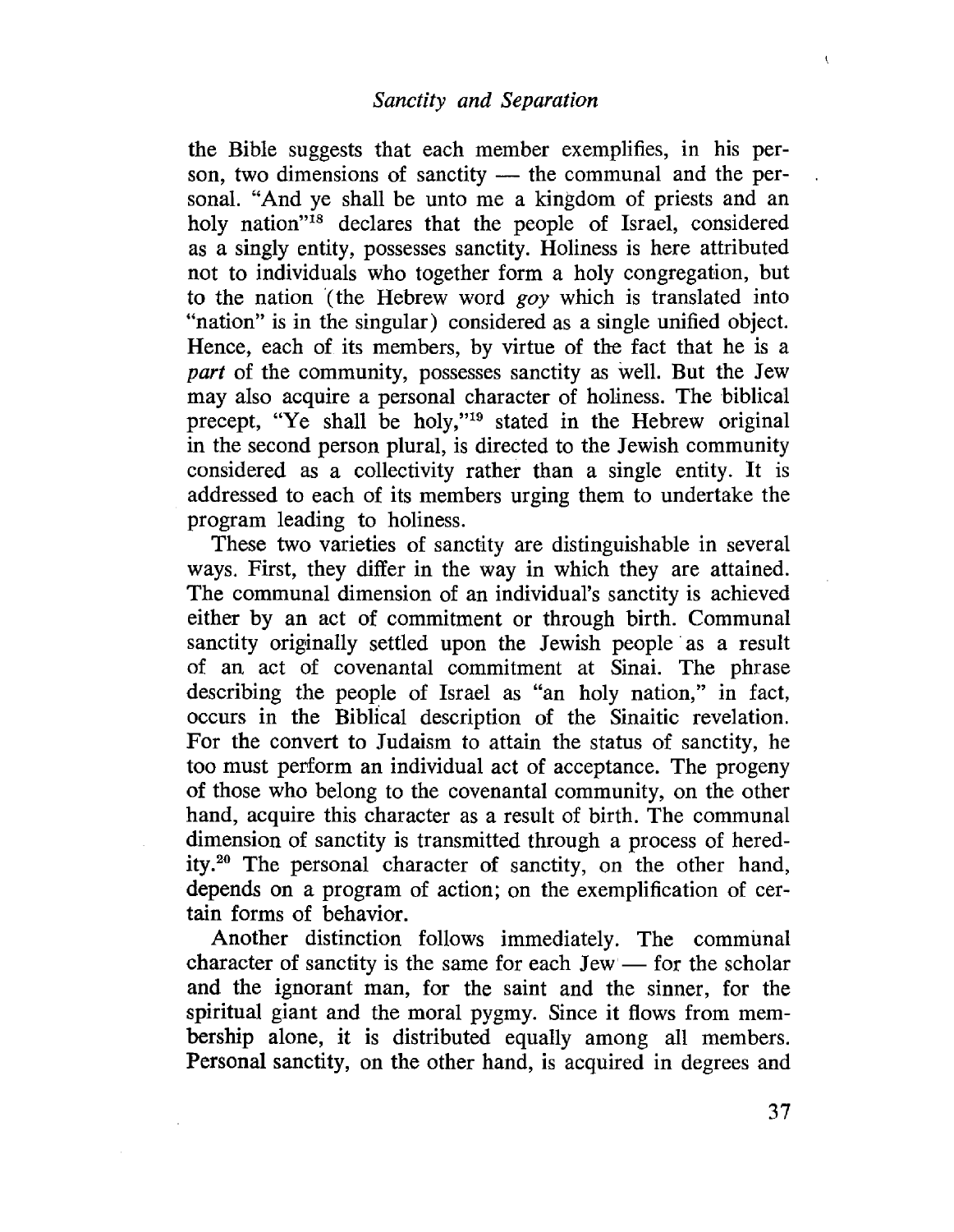depends on the extent to which the Jew exemplifies in his behavior certain precepts.

There is still another difference that merits attention. Both types of sanctity  $-$  the communal and the personal  $-$  may be interpreted in terms of separation. The commentary, "As He is holy so shall you be holy; as He is separated so shall you be separated"<sup>21</sup> asserts the underlying principle, which is: holiness is manifested in separation in both the Divine Being and the human being. The communal character of sanctity, however, is expressed in the people's cultural separation from non-Jewish patterns. The personal character of sanctity, On the other hand, is manifested in the Jew's behavioral separation from unacceptable or polluting forms of action.

What are these forms? How does the individual attain to personal sanctity? Several rabbinic replies are available: but before they are stated, an observation of a general sort may be in order. The various rabbinic views need not be construed as necessarily expressing disagreement. Since personal sanctity may be attained in varying degrees, it is possible, even desirable, to interpret the various rabbinic opinions as suggesting several steps that may be taken in the direction of personal sanctity.

One commentary has it that personal holiness is attained by separating oneself from illicit forms of sexual behavior.<sup>22</sup> The following interpretation seems appropriate. Sanctity is a matter of restraining impulses and the sexual impulse is among the most demanding. It is precisely the separation of the self from domination by a strong biological urge and the determination to respond to it only within prescribed acceptable limits that constitutes the basis for one degree of personal sanctity.

Another exposition declares that personal sanctity is achieved through adherence to the commandments of Torah.23 On this view, the relation between the forms of individual sanctity the communal and the personal  $-$  is clear. Personal sanctity is achieved by exemplifying in action the precepts obligating all who are invested with the communal variety of sanctity. On this interpretation, sanctity is again a form of separation. By adhering to biblical imperatives, the Jew separates himself from all forms of behavior that these imperatives proscribe.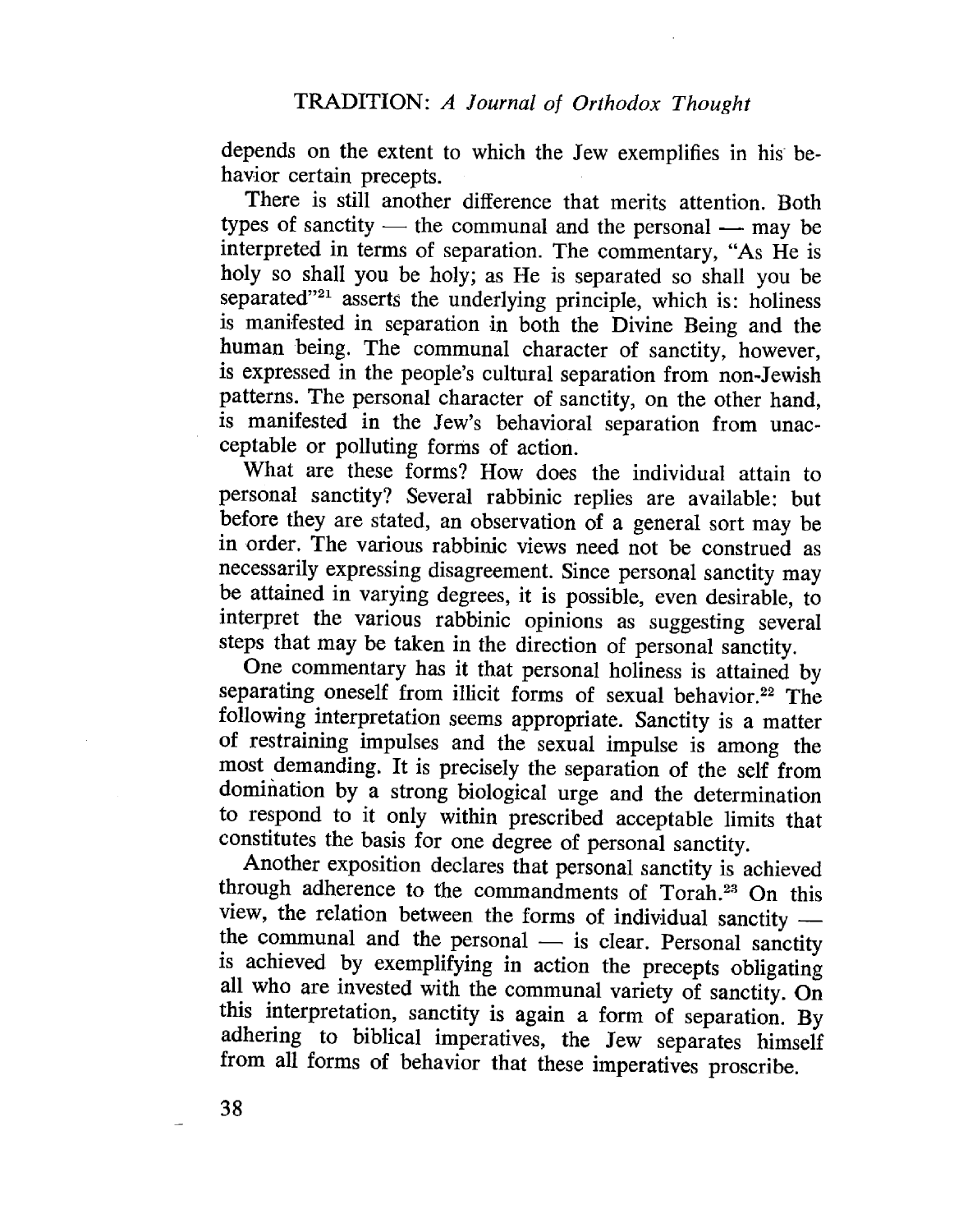A more striking explanation is that of Nachmanides.<sup>24</sup> He notes that a human being can immerse himself in the unrestrained satisfaction of impulses even within permissible halakhic limits. He can become a drunkard, or glutton or satisfy the sexual urge even beyond normal requirements without violating the principles of Torah. He can become "A libertine with the license of Torah." The holy man is the one who separates himself even from things halakhically permissible. He takes into account not only the letter but the spirit of the law. He recognizes that the law's translation of a principle into a pattern of behavior does not exhaust the meaning of the principle, and that one who fully understands it receives guidance which is not explicit in the system of law. The holy man then is one who is responsive to the law's prescription as well as to its intention.

An inspiring conception is suggested by Luzzato.<sup>25</sup> A high degree of sanctity is attained when the individual separates himself not only from forbidden forms of action but also from certain types of motivation. The halakhically responsive religious personality frequently pursues personal gratification within the domain of behavior permitted by the law. Such a procedure obviously cannot be condemned or even criticized. The holy person, however, in the same context and performing the same acts, does so out of a sense of commitment to. the Divine Being. He eats, for example, not to satisfy hunger but in response to the will of God.

# IV

The sacred, which is so essential an ingredient in the classical conception of religion, has lost much of its appeaL. The concept of the secular has begun to replace the idea of the Holy. Even theologians are absorbing into their perspectives elements which are characteristic of the domain of the secular. It would be useful to map out a Jewish response to this trend. To that end, we will consider the claim of one such theologian, Harvey Cox, to the effect that even religion must be interpreted in secular categories. Our attention will be directed to his justification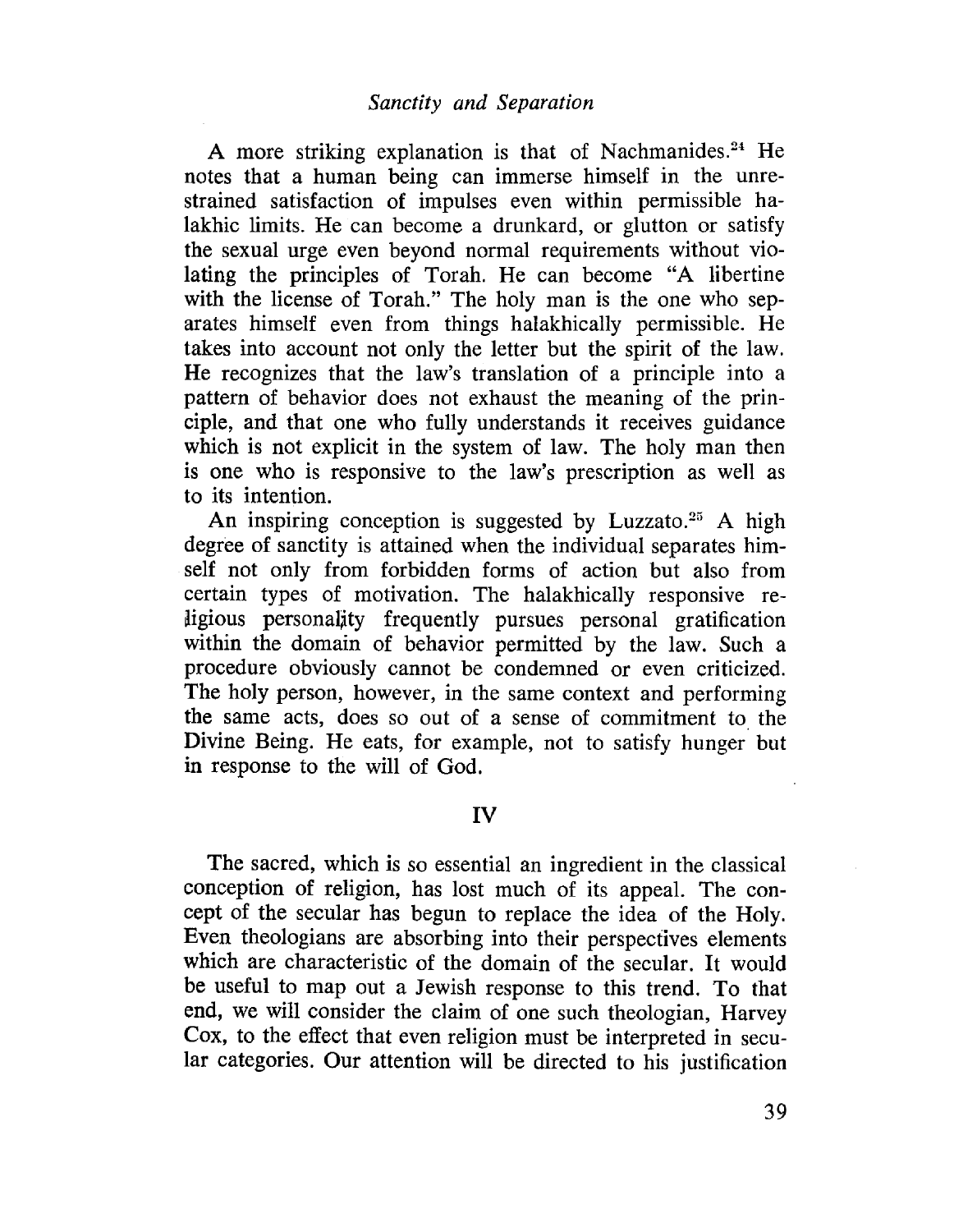of this claim, as well as to his analysis of the secularization process.

First, his justification! It is none other than the simple observation that this process is, in fact, taking place. Cox writes,

Secularization rolls on, and if we are to understand and communicate with our present age we must learn to love it in its unremitting secularity. We must learn, as Bonhoeffer said, to speak of God in a secular fashion and find a non-religious interpretation of biblical concepts. It will do no good to cling to our religious and metaphysical version of Christianity in the hope that one day religion or metaphysics wil once again be back. They are disappearing forever and that means we can now let go and immerse ourselves in the new world of the secular city.26

The argument implicit in this passage is, from a philosophic standpoint, to say the least, disappointing. Obligations simply do not follow from facts; an ought cannot be inferred from an is. Assuming it to be a fact that religion and metaphysics are in the process of disappearing - and this is, at least, de $b$ atable  $-$  it does not follow that we must, i.e., that we are obligated, to speak of God and the Bible in secular terms.

More interesting and considerably more important is the analysis of the process of secularization that Cox proposes. According to his account, the process includes several components. They are

The loosening of the world from religious and quasi-religious understanding of itself, the dispelling of all closed world views, the breaking of all supernatural myths and sacred symbols . . . Secularization is man turning his attention away from worlds beyond towards this world and this time.27

This process, therefore, includes, among others, the following ingredients: 1) the rejection of closed world views, 2) the insistence that attention be directed to this world rather than a world beyond, 3) the refusal to accept a religious perspective, that is to say, a determination to reject the sacred.

Judaism does not find each one of the three elements equally objectionable. We will consider them separately.

1. A closed world view is presumably a) a theory about the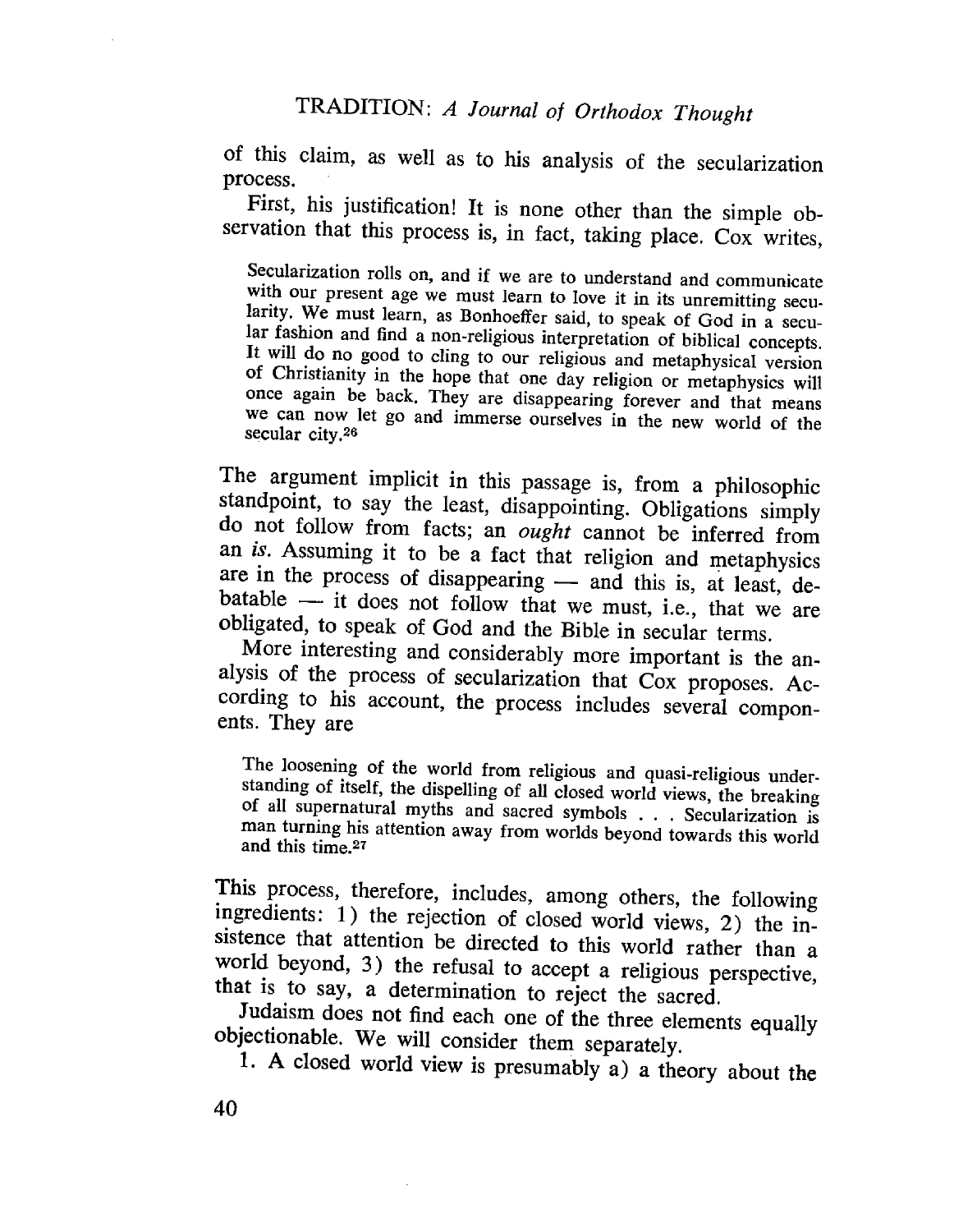nature of the universe which is entertained in such a way that b) the possibility of error is not even admitted. Advocates of secularization, on the other hand, take this possibility for granted. Cox writes, "Secularization has accomplished what fire and chain could not: It has convinced the believer that he could be wrong. "2\$

It would be fair to say that the system of Jewish *thought* is not closed - and for several reasons. In the first place, it is well known that Judaism is not primarily concerned with formulating a theory about the universe. Torah outlines precepts of action rather than principles of the nature of the world. It is true that the Torah system of practice presupposes certain theological assumptions, for example, that God exists, that He revealed Himself to man, that He entered into a covenant with the people of Israel, etc. But these assumptions, which must be made in order to give sanction to the commandments, are few in number.

But secondly, the meaning of even these few theological claims is not precisely defined. It is, therefore, possible within the context of traditional thought, to assign different interpretations to their central conceptions. All theologians agree that God exists, but the Maimonidean conception of God, for example, is not identical to the one proposed, let us say, by Abraham Isaac Kook.

Thirdly, no Jewish theory of the universe was ever canonized in the manner in which the philosophy of Aquinas was declared to be the offcial doctrine of the church.

The obvious result that follows from these considerations is that it is possible for the Jewish believer to admit that "he could be wrong" without weakening the foundations of the faith. Religious Judaism makes for flexibilty in its theoretical outlook.

If there is a degree of rigidity in classical Judaism, it is not in its theory but in the system of practice expressed in *mitzvot*. This system is, to some extent, closed. But it is not to this kind of closure that the advocates of secularization are directing their critical attention.

2. It is even more obvious that Judaism does not object to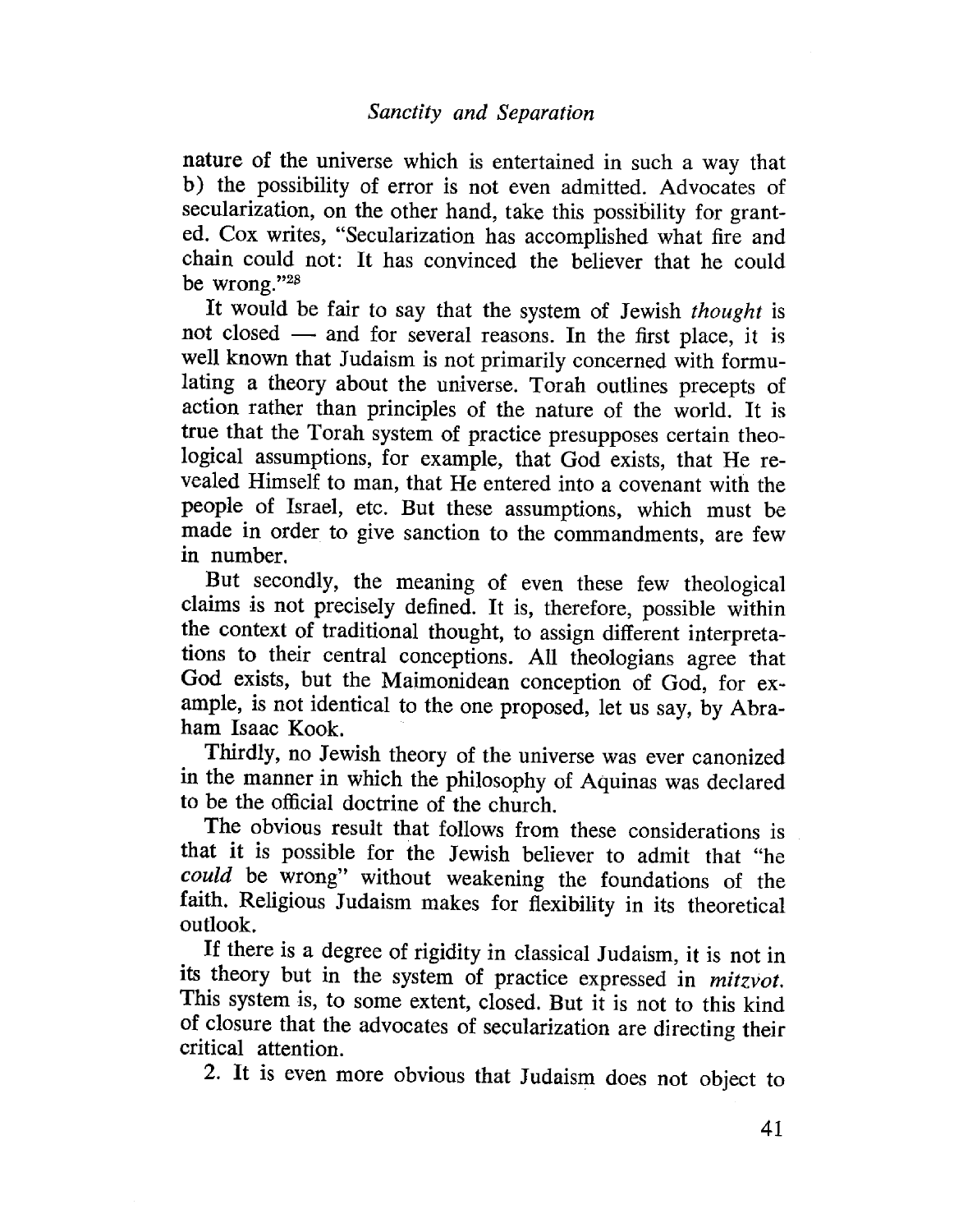--

the this-worldly orientation insisted upon by the proponents of secularization. On the contrary, this-worldliness is inherent in the Jewish perspective. So many of the imperatives that Judaism assigns, as a matter of religious obligation, are intended to resolve problems that arise in a social context and for the welfare of the individual and the community. One of the main objectives of religious practice, as visualized by the prophets, is the realization of the era when men would beat their swords into ploughshares. Peace and justice in this world was a paramount prophetic concern. There was hardly a prophetic reference to a life of supreme bliss in a world beyond.

3. But Judaism is unalterably opposed to the rejection of the sacred as a meaningful category of religion. It is true that the idea of the holy presupposes the kind of affrmations that are incompatible with doctrines that are currently popular. Nevertheless, the category of the holy is essential. It will be useful to indicate what it is that we must be prepared to affrm to retain sanctity in religion.

The recognition of the holy as Supreme Value implies, at the very least and first of all, that value is objective, that is, that there are things whose importance is not dependent upon the individual's tastes or attitudes. Those who espouse ethical objectivity claim that certain obligations are in force independently of individual preferences. Subjectivists, on the other hand, insist that something can have value for  $me$  only when  $I$  think it important. Some schools of contemporary philosophic thought formalize the rejection of the objectivity of value. One such school is that of ethical emotivism. Its adherents declare that every value term expresses an emotion. When I say that something is good, I should be understood to mean no more than I like it. $\frac{29}{7}$  The concept of the holy, on the other hand, presupposes the existence of a Being whose supreme value does not depend on the subjective inclinations of an individuaL.

The recognition of the holy as Supreme Value implies, in the second place, that value is often transcendental. It is not enough, from the standpoint of affrming the holy, to confess that value is objective. There are a variety of ethical theories which hold value to be objective but with which the rejection of the sacred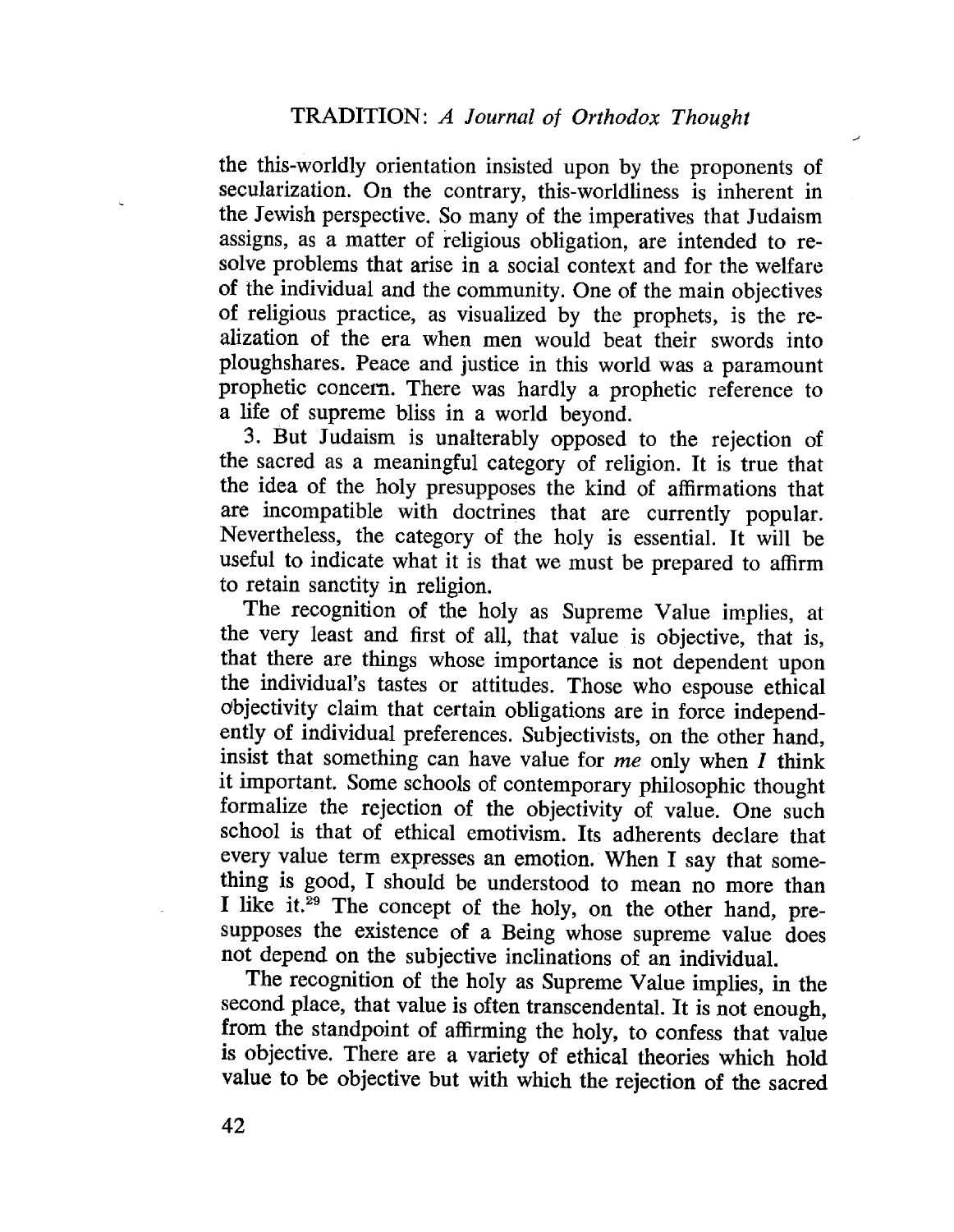# Sanctity and Separation

is entirely consistent. Such, for example, is the philosophy of hedonism which identifies the good with pleasure. Pleasure can be measured by objective procedures; the determination that an experience is good is then independent of personal inclinations and feelings. Yet, the theory which identifies the good with pleasure and thus grants objectivity to value locates its source in the human experience. Value is then immanent, not transcendant. The idea of the holy, as here expanded, on the other hand, implies that value is often transcendant. Many things are of importance because of their relationship to the Divine Being who confers upon them something of His unique value.

It is this aspect of transcendance that makes the holy particularly repugnant to the modern mind. One obstacle to its acceptance is epistemological. Holiness cannot be experienced with the senses; it is not subject to experimentation. A thinker with an empirical bent will have difficulty accepting it. Those who reject the view that the universe has a dimension of mystery will not entertain it. But others who believe that man's experiences need not exhaust existential possibilities may recognize a domain of being that is beyond human apprehension. They will then be able to incorporate the sacred into their perspectives.

Another obstacle, however, and this may very well be a more serious one, is psychological. For transcendance means that man is not sovereign, but subject. He does not create obligations; he receives them. Many hesitate with transcendance because it implies obligations over which the human being can exercise no power; because it requires the posture of surrender rather than innovation. Man finds it difficult to acquiesce, to descend from the throne. But, obviously, psychological resistance is not a refutation. The claims of the sacred have not, thereby, been refuted.

But there is still another reason for the unpopularity of the sacred. It is rooted in the fact that the sacred is expressed in separation and, in the context of democracy with its emphasis on equality, separation has little appeaL. An individual who strives for sanctity by separating himself from polluting patterns of behavior, at the same time, isolates himself from those

43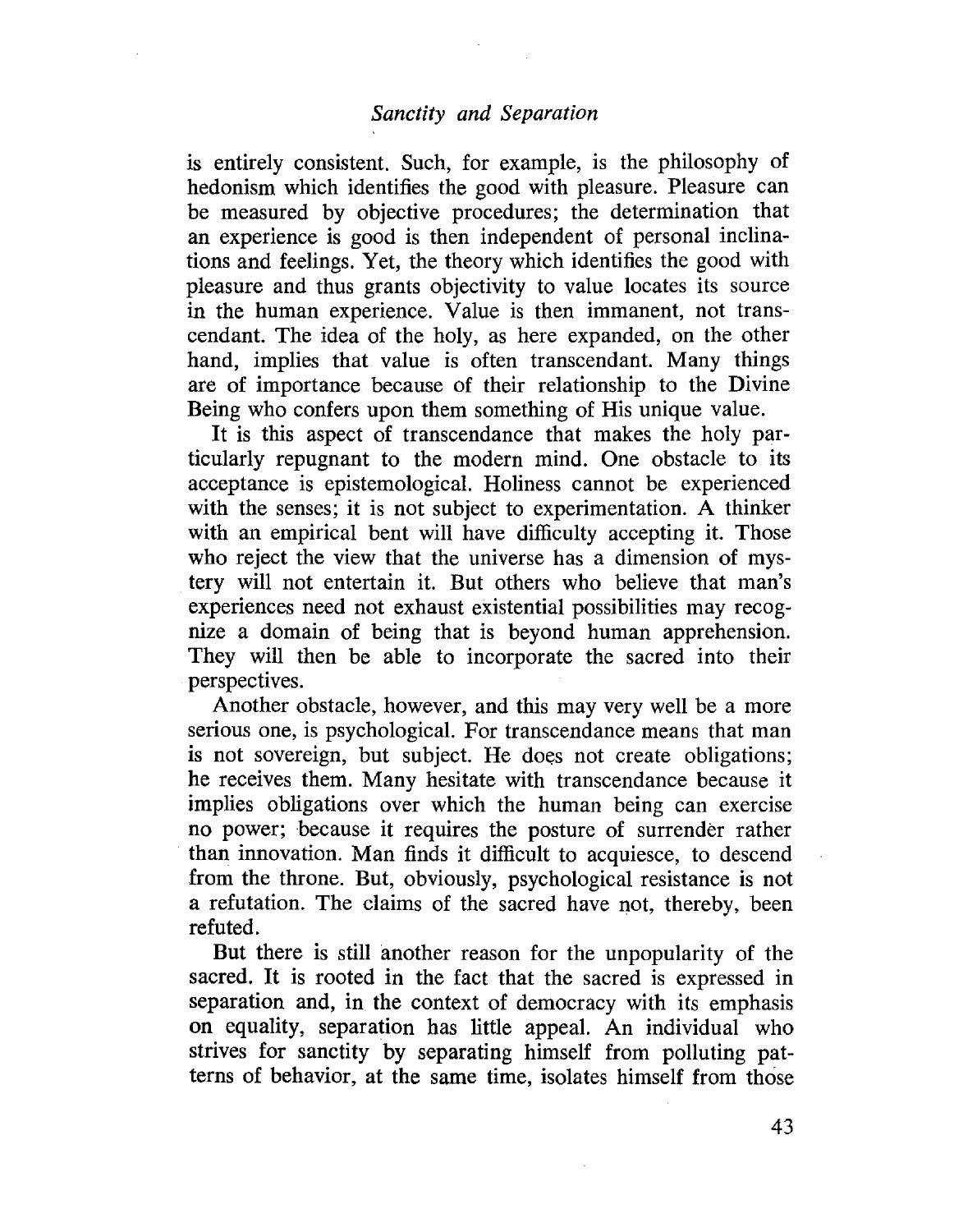whose influence may lead him astray. Further, to the extent that he believes the pattern he has chosen to possess greater value, he regards himself, by the religious. standards to which he is committed and in virtue of the fact that he exemplifies this pattern, as, in some sense, more important and, therefore, unequal. This is obviously incompatible with an emphasis on equality.

But this state of affairs need not be disturbing. In the first place, social philosophers have had considerable difficulty explicating the notion of equality. It is generally recognized that it does not express a fact, i.e., that all men are, in fact, equal; nor does it refer to an ideal, viz., that it is the purpose of society to generate full equality among men who are obviously not equal.30 The definition of equality is indeed crucial for the understanding of democracy, but one conclusion emerges clearly even before the task of definition is completed. No matter what properties are found to be equally distributed among men, there are many characteristics in respect to, which they are unequal. But, further, given any standard of value which can be exemplified in human action in varying degrees - the standard of the holy for example- men will, with respect to that standard, be unequal to the extent that they embody, in varying degrees, the values expressed by it. Equality is not a principle that is relevant to the precincts of the sacred.

v

In a sense, all men are sacred because they bear the image of God but, from the Jewish vantage point, the Jew has an added dimension of sanctity because he is a member of the covenant. He, however, who abides by covenantal precept  $$ both in letter and in spirit - has achieved a higher status of sanctity still. And it is by means of sanctity that man, essentially separate and apart, approaches the Divine Being.